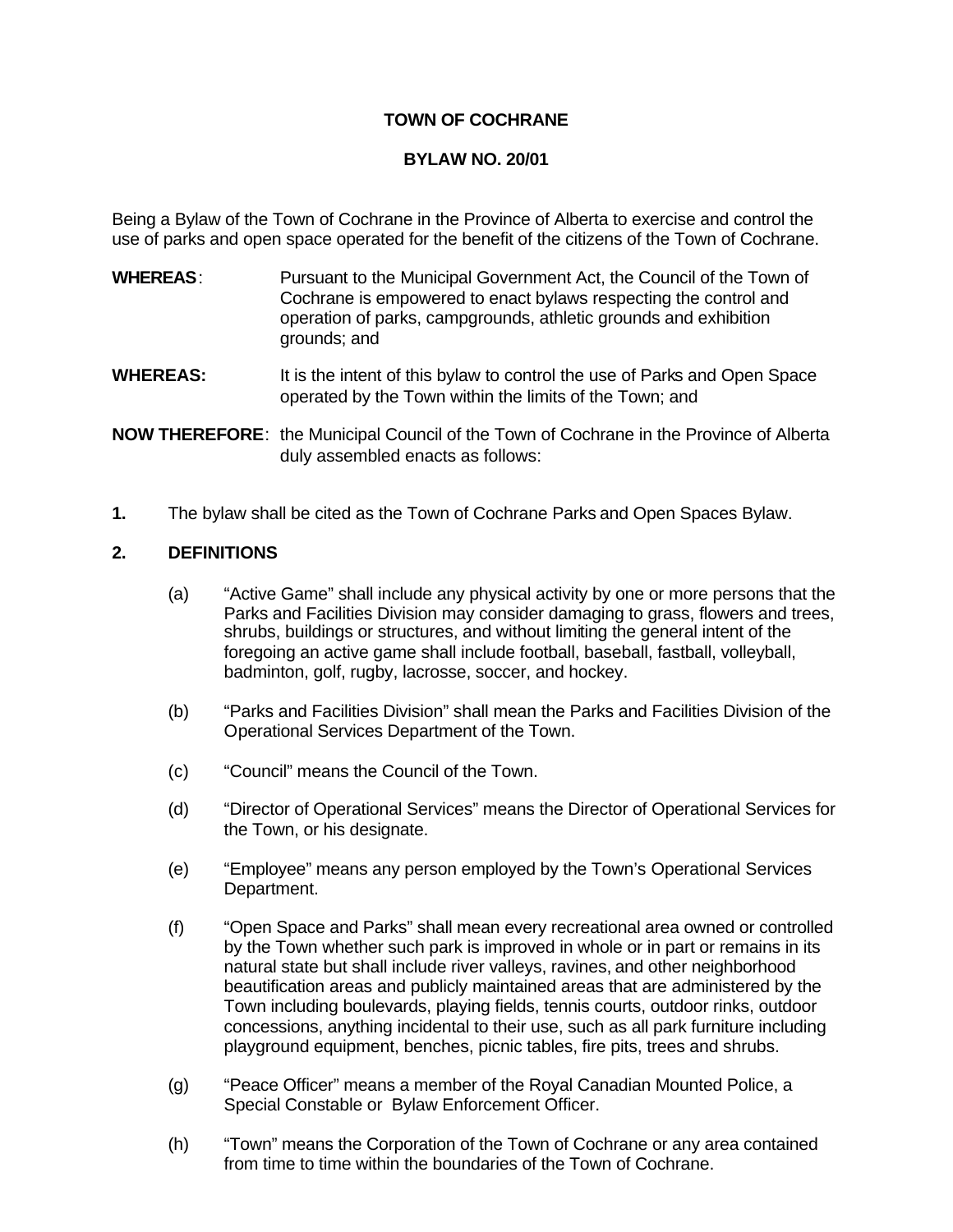- (i) "Parks and Facilities Supervisor" shall mean the Parks and Facilities Supervisor for the Town or other official exercising the responsibilities of the Parks and Facilities Supervisor.
- (j) "Public Gathering" means any group of two or more people.
- (k) "Special Event" means a promotion, parade, procession, or race, which requires exclusive use of part of a park and for that purpose.
- (l) "Promotion" means one or more persons gathered for the purpose of soliciting, protesting, rallying, entertaining, evangelizing or selling goods or services.
- (m) "Parade", "procession" or "race" means any group of people , other than a funeral procession, marching, walking, running or riding in the street, on the sidewalk, on parkland, or on the trail system, whether by foot, bicycle or motor vehicle.
- (n) "Tree" includes plants, shrubs, vines and ground cover.
- (o) "Off-highway vehicle" has the same meaning as defined in the Off-Highway Vehicle Act and Regulations.
- (p) "Park" when used as a verb, has the same meaning as defined by the Highway Traffic Act and Regulations.
- (q) "Pathway" means a multi-purpose path whether improved or unimproved for use by pedestrians and non-motorized conveyances, except motorized wheelchairs but does not include sidewalks.
- (r) "User" means any persons traveling on a pathway, and shall include but not be limited to persons walking or jogging and persons using bicycles, rollerskates, inline skates, skis of any type, skateboards and wheelchairs of any type.
- (s) "Motorcycle and Motor Vehicle" has the same meaning as defined in the Highway Traffic Act.
- (t) "Highway" means a highway as defined in the Highway Traffic Act.
- (u) "Municipal Tag" means a tag or ticket wherein a person alleged to have committed a breach of a provision of this Bylaw is given an opportunity to pay a voluntary penalty to the Town of Cochrane in lieu of prosecution for the alleged breach.
- (v) "Voluntary Penalty" means a penalty specified in Schedule A of this Bylaw which amount may be paid by the person to whom a municipal tag is issued, in lieu of prosecution.
- (w) "Projectile" means a body projected by external force and continuing in motion by its own inertia.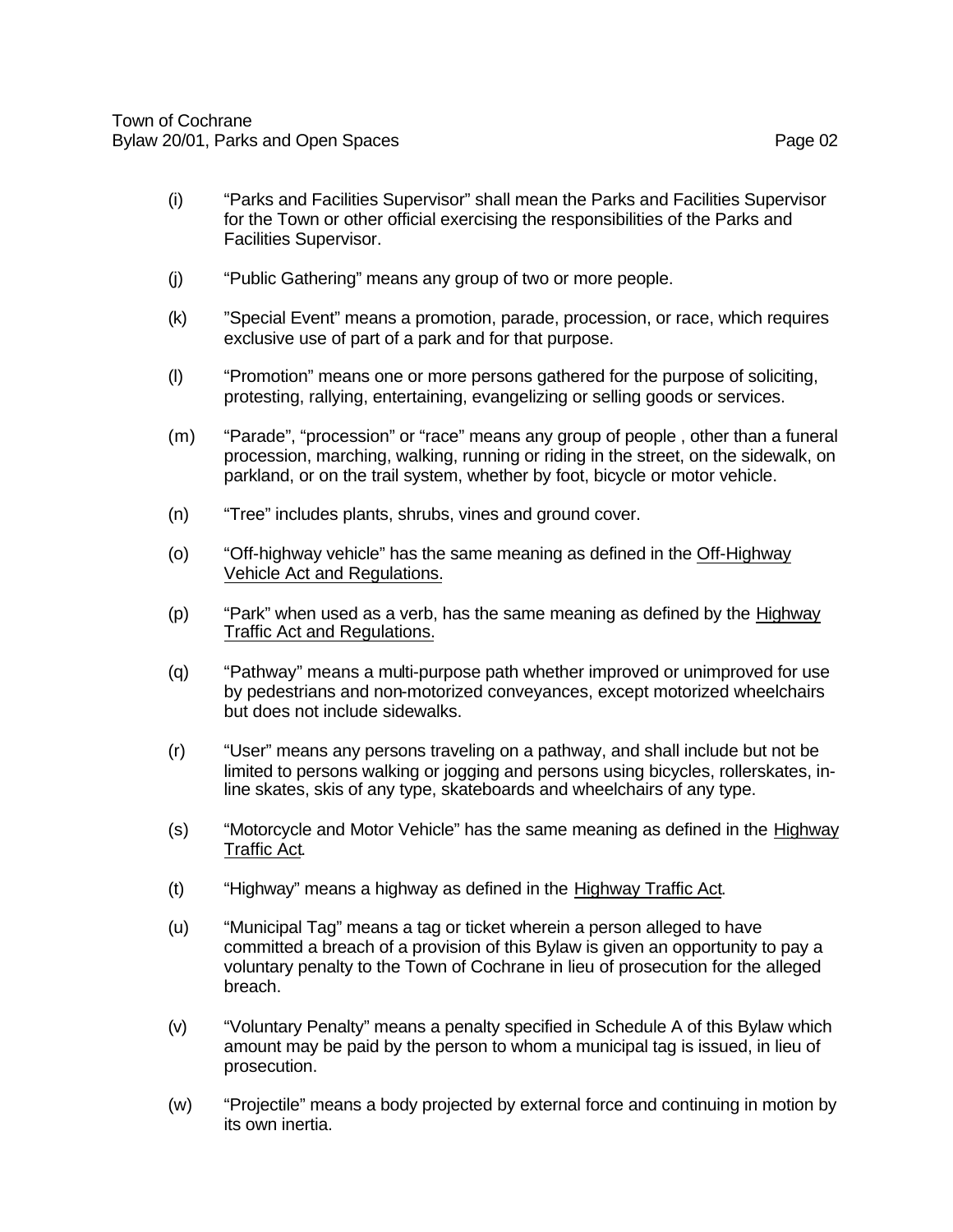Town of Cochrane Bylaw 20/01, Parks and Open Spaces **Page 03 Page 03** 

#### **3. JURISDICTION**

This bylaw applies to all open space and parks owned or operated by the Town of Cochrane.

#### **4. FENCES**

4.1 No person shall climb on or over a fence located in or at the edges of a park.

#### **5. SIGNS/STRUCTURES**

- 5.1 No person shall:
	- (a) Damage, deface, destroy or remove a structure, fixture, improvement, sign or any part thereof, or any other property or thing located in a parks or open space area;
	- (b) Place or erect any structures, sign, bulletin board, post, or pole to any fence, railing, post or structure in any park or open space area'
	- (c) Contravene any posted or printed regulation governing the use of a park;
	- (d) Plug, tamper with, or in any way damage any plumbing, electrical, heating, or other fixtures in any park area.

#### **6. DEPOSITING REFUSE / LITTER**

- 6.1 No person shall :
	- (a) Place or deposit in any part of a park or open space area, except in a receptacle provided for such purpose, any paper, cardboard, bottle, glass or other refuse which may be offensive, injurious, or inconvenient to persons using such park or open space area;
	- (b) Place or deposit any foreign matter or refuse within a park or open space area. In particular, but without limiting the generality of the foregoing, "foreign matter or refuse" shall include all clay, rock, gravel, cinders, shavings, wood scrap, ashes, iron or metal scrap, tire(s), trade waste, house refuse, grass clippings, tree cuttings, garden waste, or any other material or matter likely to interfere with the appearance of the park or open space area.

#### **7. PARK USE**

7.1 No person shall act in a manner which is dangerous to life or property, or which is detrimental to the use and enjoyment of a park by others.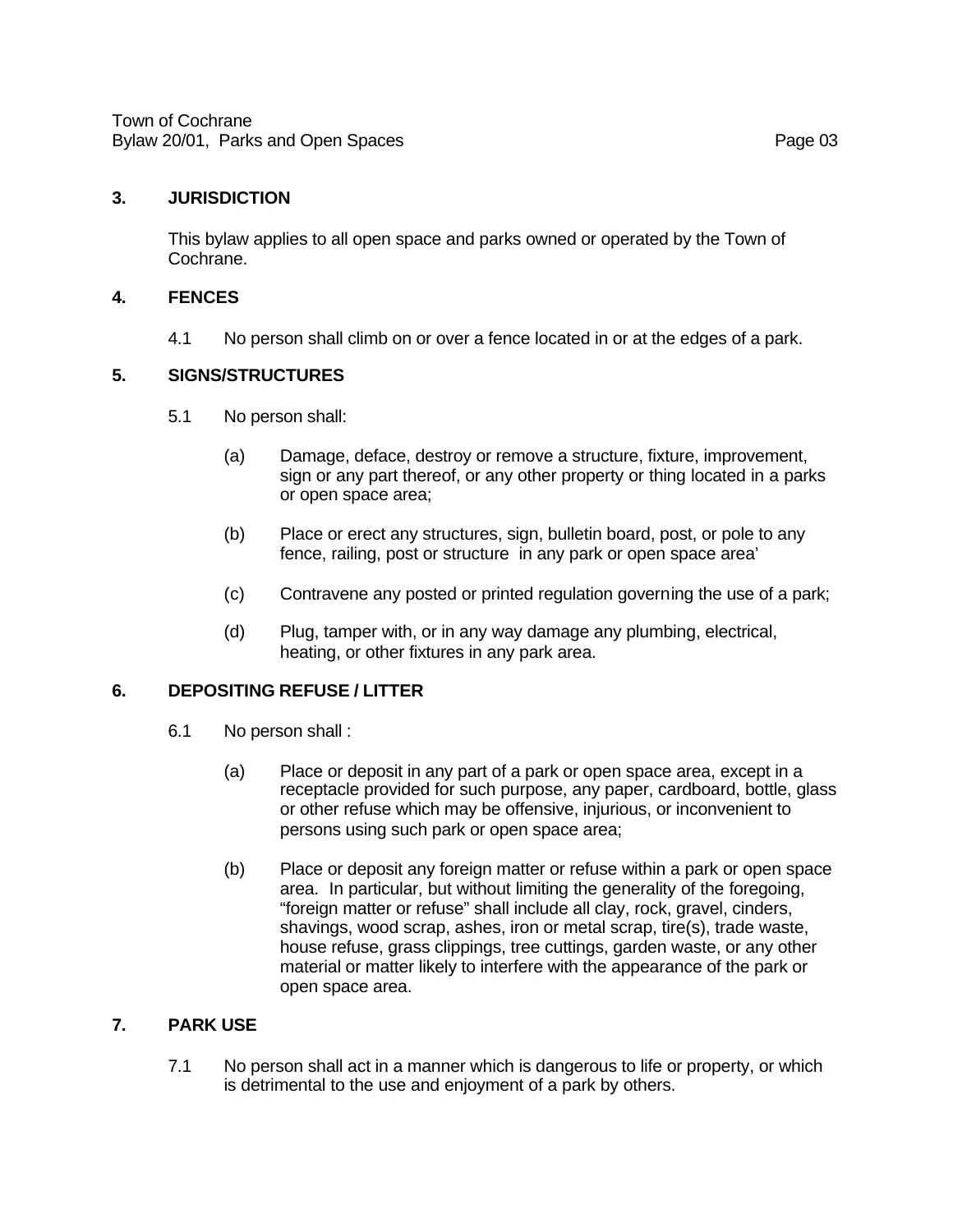- 7.2 (a) No person shall, in a park, engage in:
	- (i) Propelling a golf ball in any manner;
	- (ii) Archery;
	- (iii) The use of a sling-shot; or
	- (iv) The shooting of a projectile of any nature.
	- (b) The Parks and Facilities Supervisor may designate areas in a park where any of the activities otherwise prohibited by Subsection 7.2 are permitted.
- 7.3 (a) The Director of Operational Services may make regulations designating:
	- (i) A park or a portion of a park as an area which may be licensed to the exclusive use of a person or a group; and
	- (ii) The conditions upon which exclusive use may be made of an area; and
	- (iii) Areas excluded from use by the public.
	- (b) The Director of Operational Services may grant to a person exclusive use of an area so designated.
- 7.4 No person shall erect, build or locate or permit the erection, building or locating in any park of any trailer, shelter or other building or any tent or other shelter without first having obtained written consent of the Parks and Facilities Supervisor.
- 7.5 No person shall use any Town lands for the purpose of storage, for gardening or for other similar private uses unless specifically allowed to do so by agreement with the Town and with written consent of the Parks and Facilities Supervisor.
- 7.6 No person shall kill, injure, tease, molest, or disturb any bird or animal, or take, destroy or disturb the eggs or young of such bird or animal in any park or open space.
- **8.** No person shall:
	- 8.1 Use a park contrary to the regulations made pursuant to Section 7 or interfere with the use of an area by a person or group to which exclusive use has been granted.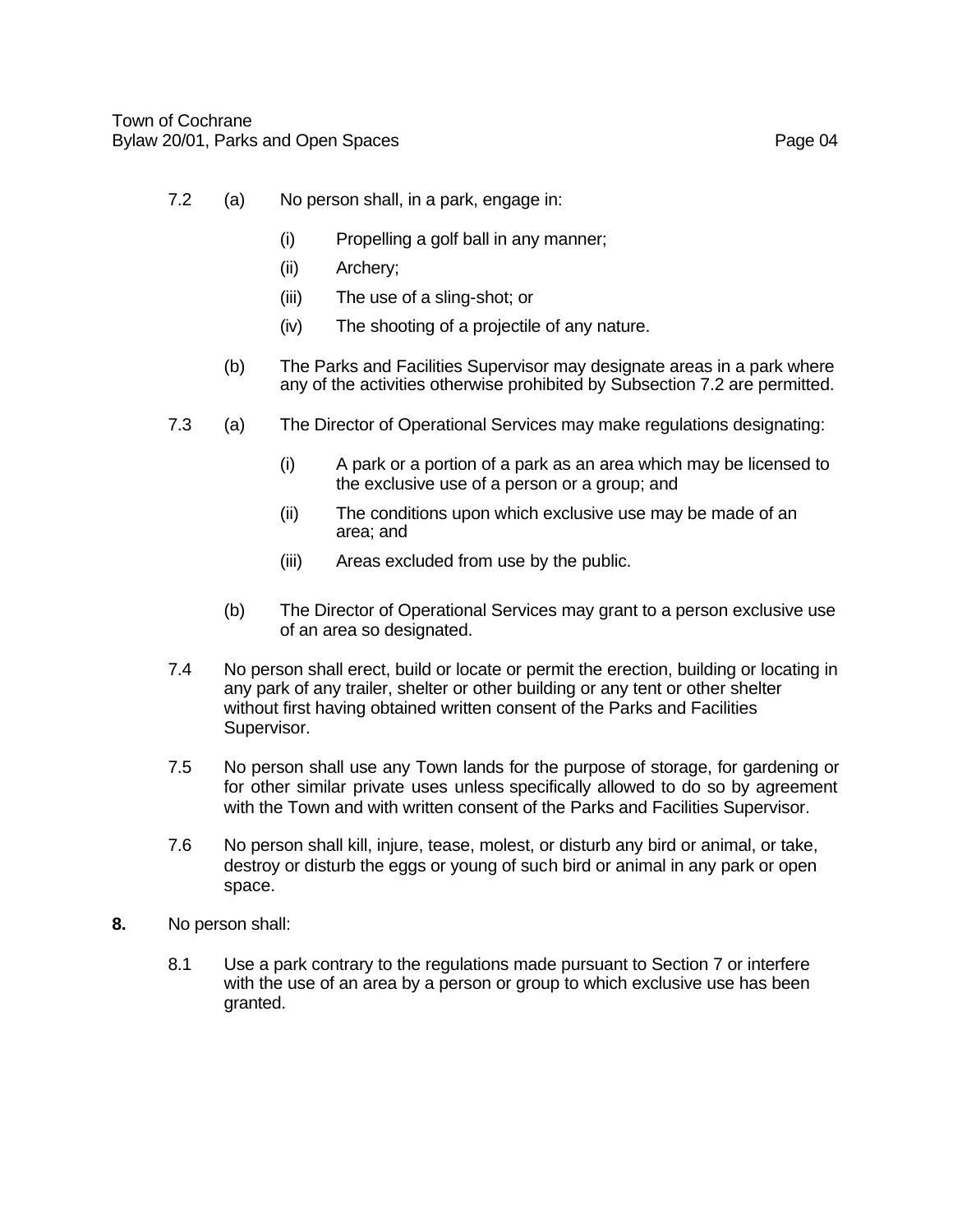#### **9. WATER**

- 9.1 No person shall:
	- (a) Swim, bathe, or wade in any lake, pool or pond within a Park or Open Space, unless such activity has been authorized by the Parks and Facilities Supervisor.
	- (b) Foul, pollute or deposit any foreign matter or thing in any reservoir, river, stream, lake, pond, or water in a park.

#### **10. CAMPING**

10.1 No person shall reside or camp on any Town lands other than a designated campground.

#### **11. OPEN FIRES**

11.1 No person shall start any open fire or permit any person under his control to start any open fires on any open lands, except in fireplaces provided for such purpose.

#### **12. VEHICLES**

- 12.1 No person shall:
	- (a) operate a vehicle in a park, except on a roadway provided for such use;
	- (b) park a vehicle in a park, except in an area designated for such use;
	- (c) operate an off-highway vehicle in a park or open space area;

without the prior written consent of the Parks and Facilities Supervisor.

#### **13. TREE PROTECTION**

- 13.1 No person shall:
	- (a) remove any tree;
	- (b) injure, damage or destroy any tree;
	- (c) prune any tree;
	- (d) alter the grade level or drainage pattern so as to interfere with the access of water, air or nutrients to any tree;
	- (e) remove or interfere with any protective barrier place around any tree;
	- (f) commence any work or activity liable to interfere with the root system of any tree;
	- (g) by any means, affix or attach a sign or poster to any tree;
	- (h) plant any tree;

located on land owned by the Town without the prior written consent of the of the Parks and Facilities Supervisor.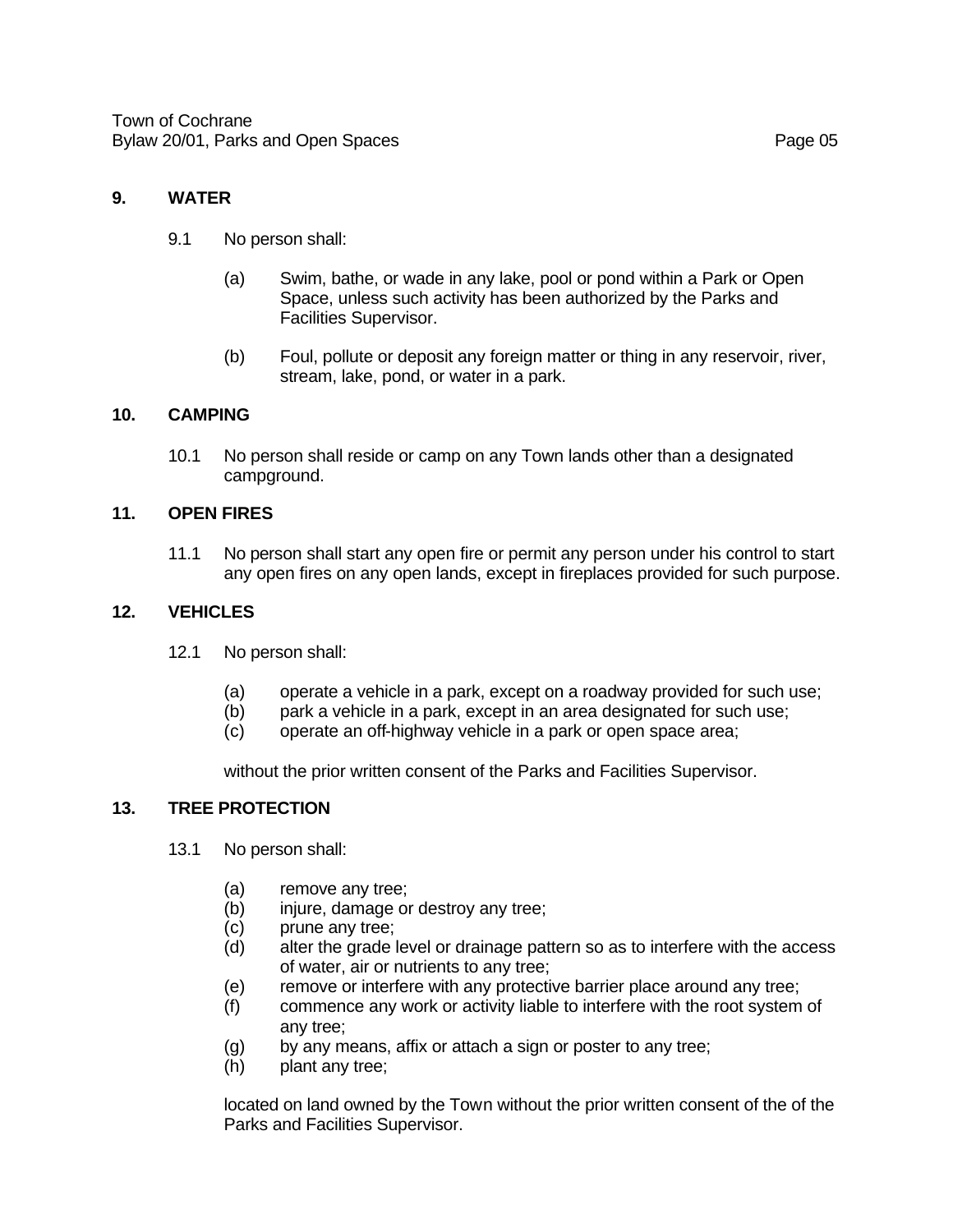13.2 Section 13.1 shall not apply to any person authorized to act under the authority of any municipal bylaw or any provincial or federal legislation.

#### **14. SALE OF GOODS AND SERVICES**

- 14.1 Except when authorized by an agreement with the Town, or with the written permission of the Parks and Facilities Supervisor, no person shall:
	- (a) sell or offer for sale any article of food, drink or merchandise, or carry on any business.

#### **15. ADVERTISING**

15.1 No person shall distribute any handbills or circulars nor post, place or display any placard, notice, paper, advertising notice device or publicity manner of any kind except such notices that are erected by civic departments dealing with Recreation, Traffic Control, Public Health or Park Safety.

#### **16. PATHWAYS**

- 16.1 Every user shall
	- (a) exercise due care and attention to avoid colliding with any other user;
	- (b) travel in the right side pathway lane except
		- (i) when safely overtaking and passing another user traveling in the same direction; or
		- (ii) when turning left off the pathway into another pathway, public highway, private road or driveway;
	- (c) give an audible signal before overtaking another user, which signal shall be produced a reasonable time prior to overtaking, by voice, bell or other warning device, which is audible to the other user;
	- (d) when entering or crossing a pathway, yield to users on the pathway;
	- (e) take all necessary precautions to enter the pathway safely;
	- (f) obey all signs, markings and user control devices on the pathway;
	- (g) not travel on a pathway where signs, markings or user control devices prohibit travel for any or all types of users;
	- (h) yield the right-of-way to slower traveling users and pedestrians.
- 16.2 No user on the pathway shall use poles or other hand held aids while wearing inline skates or roller-skis of any type.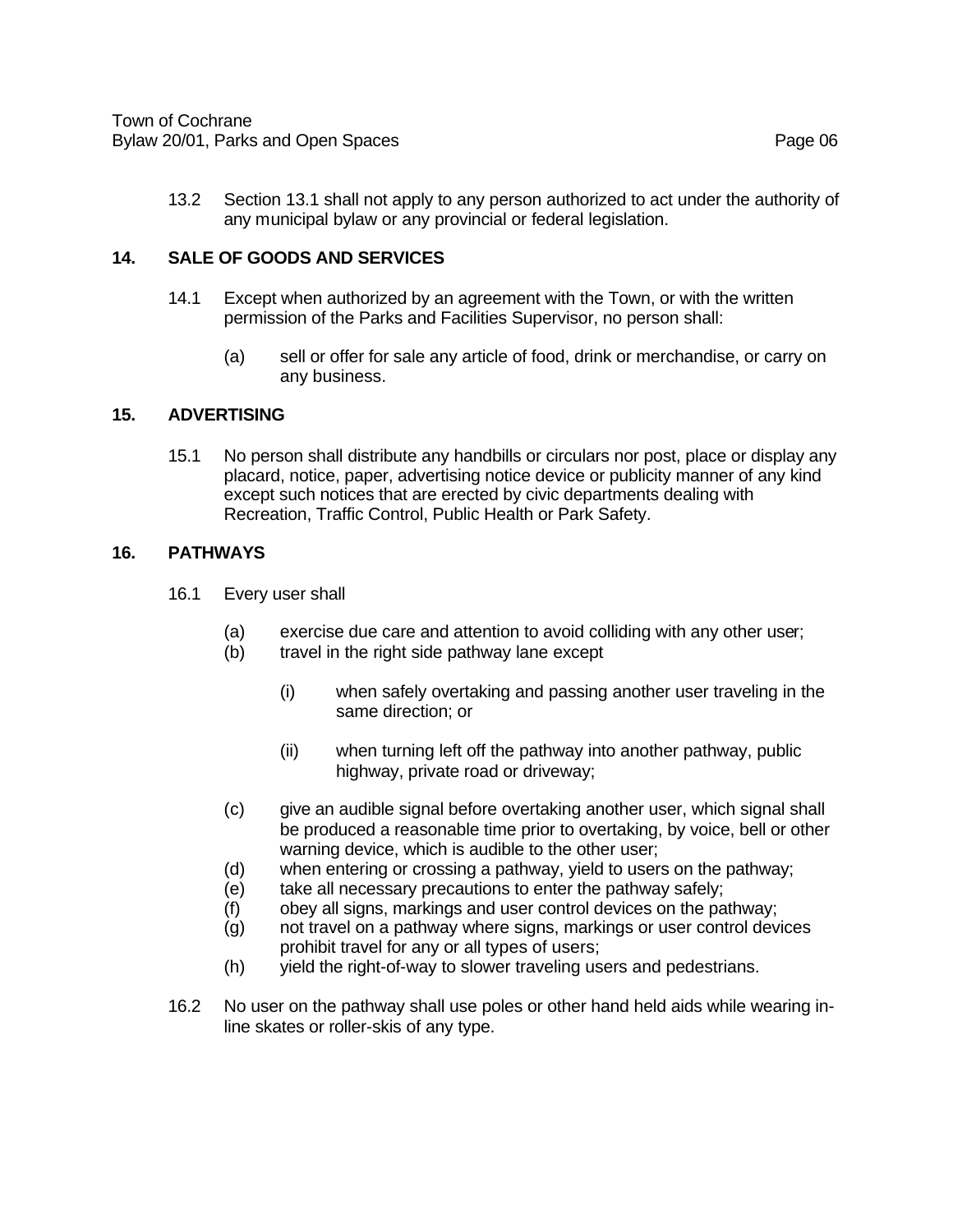- (i) be in control of the movement of the bicycle;
- (ii) yield the right-of-way to all other users;
- (iii) not use the bicycle to carry more persons at one time than the number for which it was designed and equipped.
- (b) A bicycle operated on a pathway shall be equipped in the same manner as if the pathway were a highway and the Highway Traffic Act applied to the bicycle, including the requirement for a brake and bell or horn and headlamp and tail lamp for night time operation.
- 16.4 No person shall perform or engage in any stunt, trick, reckless or unsafe activity on a pathway or any planter, railing, curb, barrier, stair or like amenity located on or near a pathway.

### **17. PARK HOURS, PUBLIC GATHERINGS AND SPECIAL EVENTS**

- 17.1. All parks within the Town shall be closed to public gatherings from 11:00 p.m. to 5:00 a.m., unless otherwise authorized in writing by the Parks and Facilities Supervisor.
- 17.2 Section 17.1 shall not apply to persons passing directly through an open space area on their way to a destination outside the open space area.
- 17.3 Any person desiring to hold a special event in a Town park may, not less than four weeks prior to the proposed date of the event, make application to the Supervisor of Parks and Facilities in writing for a Special Event Permit. Such application shall bear the signature, name, address, and telephone number of the applicant person or organization who will be in control of the event and who undertakes to be responsible for the good order and conduct thereof, and shall also contain information with respect to the following:
	- (a) the nature and object of the event;
	- (b) the date and time during which the event is proposed to be held;
	- (c) the intended route or area proposed to be covered by the event;
	- (d) any other information required by the Supervisor of Parks and Facilities.
- 17.4 A Special Event Permit entitles the applicant the right to use the park area specified on the permit to the exclusion of any other person at the same site.
- 17.5 Notwithstanding the foregoing, no person shall conduct or participate in a special event in a park using amplified speaker systems, stages, platforms, or other structures without a Special Event Permit.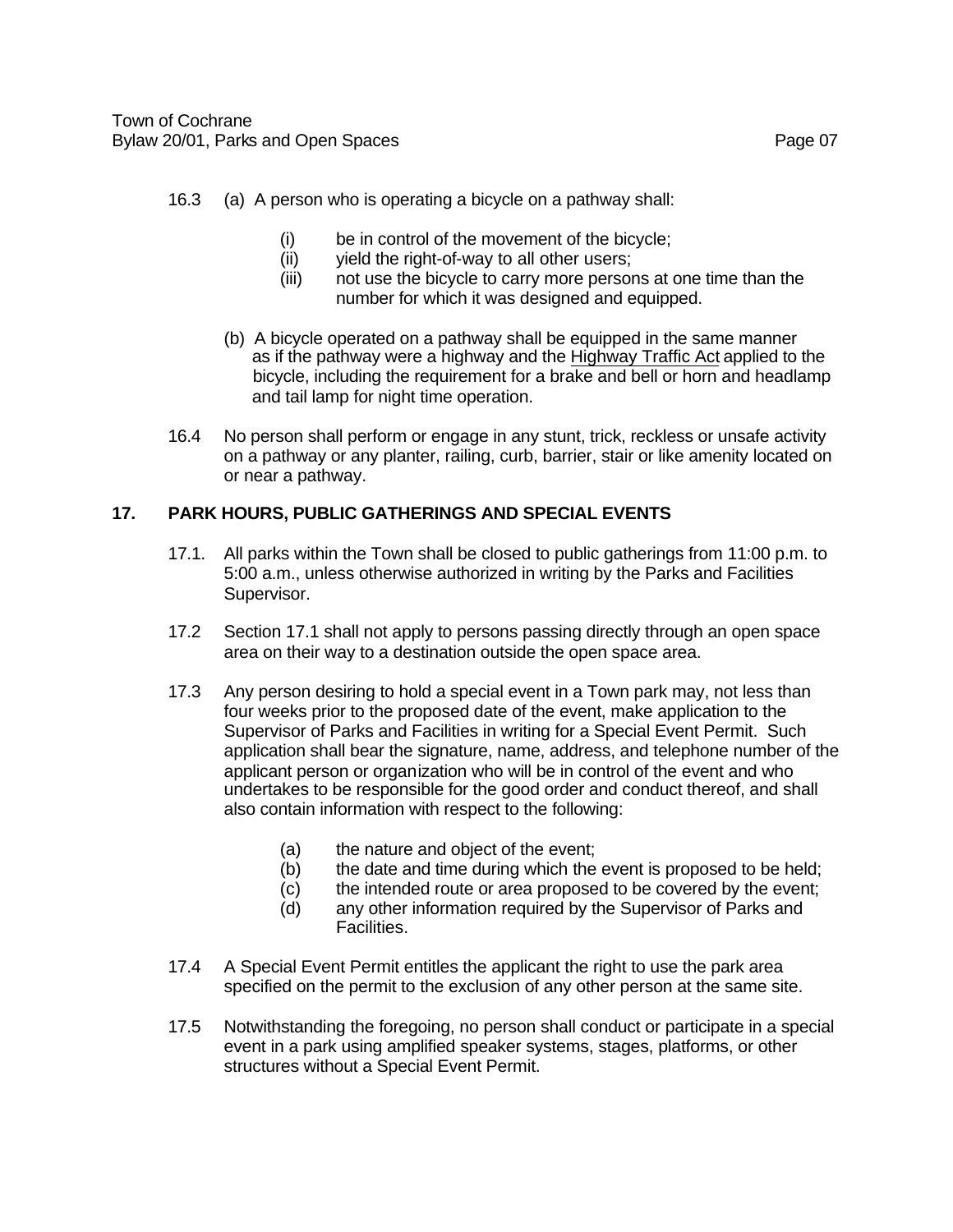- 17.6 No person shall conduct or participate in a special event or public gathering in a park, which interferes with the continued peaceful enjoyment of the park and neighbourhood by others.
- 17.7 Any person who continues to participate in a special event or public gathering after being requested by a Peace Officer to leave the area shall be guilty of an offense.

#### **18. CLOSURE OF PARK**

- 18.1 The Parks and Facilities Supervisor may, at any time he deems it necessary, temporarily close any park or any portion thereof to the public use.
- 18.2 No person, other than an official or employee of the Town of Cochrane, in the course of his duties, shall enter any park or portion thereof while it is closed.

#### **19. GENERAL PROVISIONS**

- 19.1 Persons using any structure, parks or open spaces do so at their own risk and the Town does not warrant such areas to be safe for use at all times.
- 19.2 Council may, in respect to any Parks and Open Spaces within its jurisdiction, make rules and regulations governing the use or uses to which any such parks and open spaces or portion thereof may be used, and may amend and repeal any such rules and regulations made by it.

#### **20. PENALTIES**

- 20.1 Any person who contravenes any of the provisions of this bylaw is guilty of an offence and is liable for and subject to the penalties herein provided.
- 20.2 In the case of those bylaw sections listed in the Schedules to this bylaw, the penalty shall be as set forth in the applicable Schedule. For greater certainty, the wording in the Schedules shall be deemed to include all elements of the offence as set forth in the bylaw section creating the offence.
- 20.3 Where a Peace Officer has reasonable grounds to believe that a person has contravened any provision of this bylaw or in the Schedules annexed hereto, he may serve upon such person a municipal tag allowing payment of the specified penalty to the Town, which shall be accepted by the Town in lieu of prosecution for the offence.

#### **21. EXCEPTIONS**

The provisions of this bylaw shall not apply to employees, agents, or volunteers of the Town of Cochrane when they are acting in the performance of their authorized duties.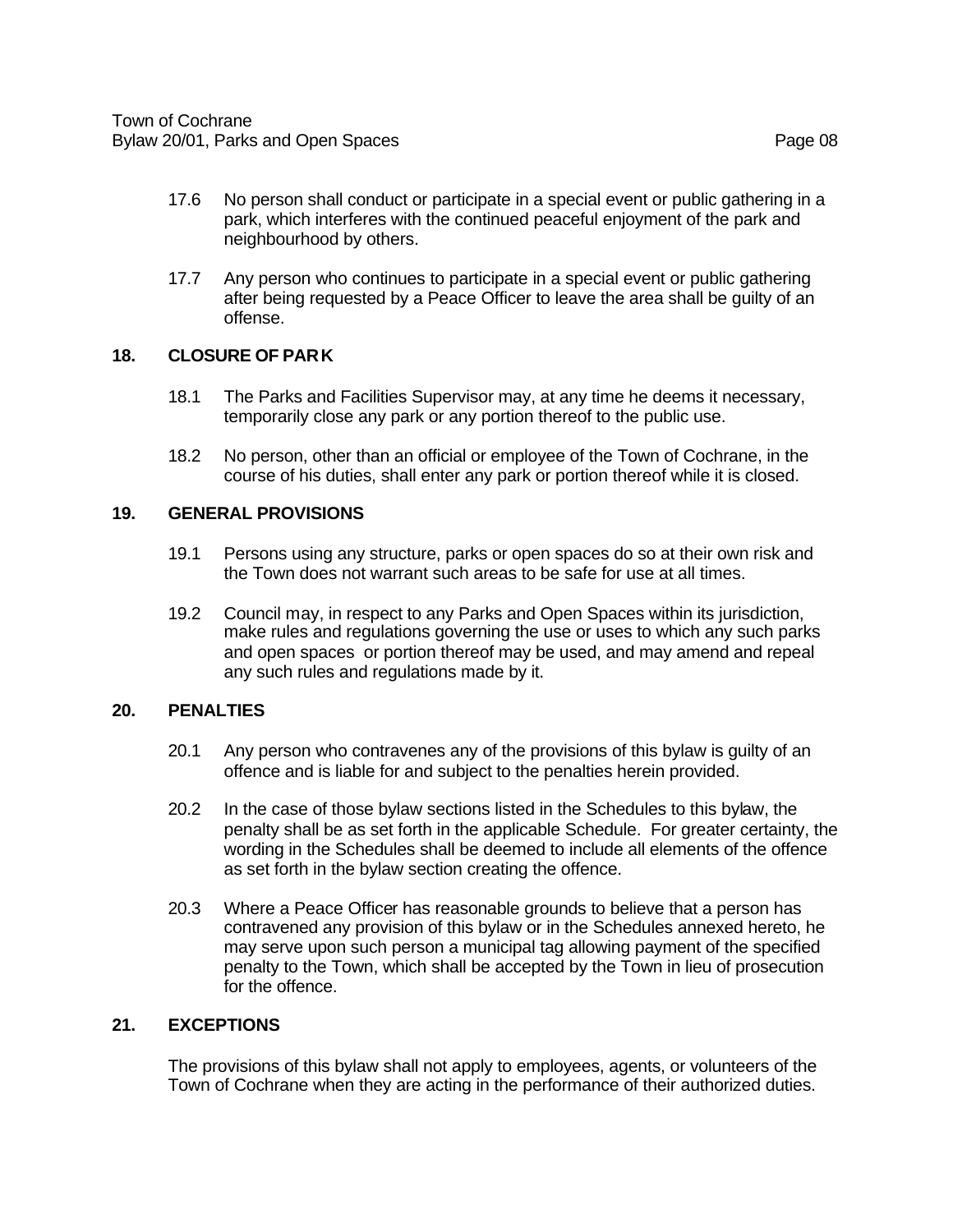Town of Cochrane Bylaw 20/01, Parks and Open Spaces **Page 09 Page 09** 

**22.** This Bylaw shall come into force and take effect on the date of final passing thereof.

READ a first time this \_\_10th\_\_\_ day of \_\_September\_\_\_, 2001 A.D.

READ a second time this \_10th\_ day of \_September\_\_\_, 2001 A.D.

READ a Third time, by unanimous consent, this \_10th\_ day of \_\_September \_\_ 2001.

*\_\_\_Original signed by Lydia Graham\_\_\_\_* MAYOR

*\_\_Original signed by Julian deCocq\_\_\_\_* CHIEF ADMINISTRATIVE OFFICER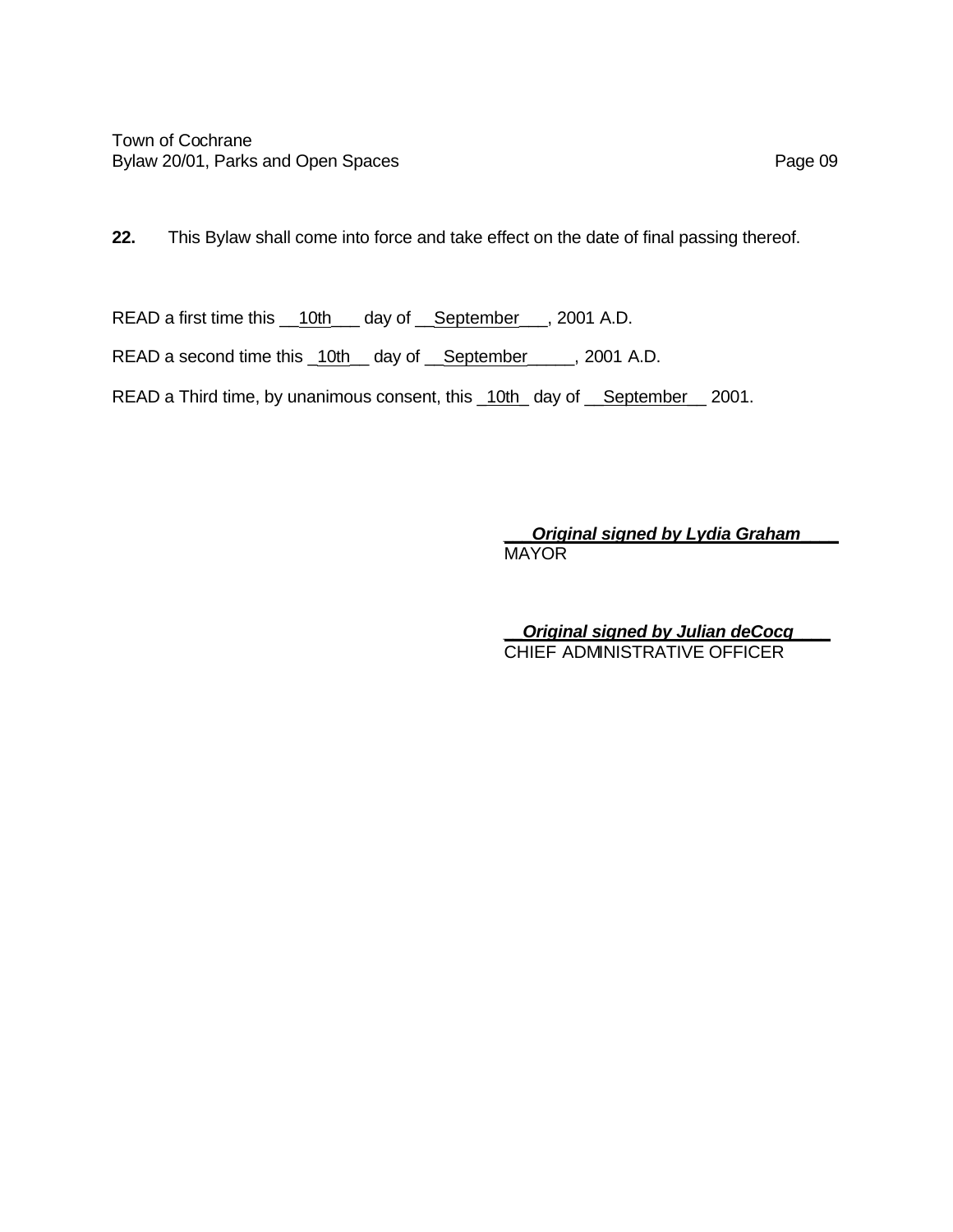#### **Bylaw No. 20/01**

## **Schedule A**

Amounts which will be accepted by the Town of Cochrane in lieu of prosecution.

The penalty for a breach of any of the following sections shall be a fine of \$50.00 plus the cost to repair or restore.

| <b>Section</b> | <b>Offence</b>                                                                                                                                              |
|----------------|-------------------------------------------------------------------------------------------------------------------------------------------------------------|
| 4              | Climbing on or over a fence located in or at the edges of a park.                                                                                           |
| 5.1(a)         | Damage, deface, destroy or remove a structure, fixture, improvement, sign or<br>other property.                                                             |
| 5.1(b)         | Place or erect any structures, sign, bulletin board, post or pole to any fence.<br>railing, post or structure in any park or open space without permission. |
| 5.1(c)         | Contravene any posted or printed regulation governing the use of a park.                                                                                    |
| 5.1(d)         | Plug, tamper with, or damage any plumbing, electrical, heating, or other fixtures<br>in park area.                                                          |
| 6.1(a)         | Littering in open space or park lands.                                                                                                                      |
| 6.1(b)         | Dumping within park and park lands.                                                                                                                         |
| 7.1            | Acting in a manner which is dangerous to life or property, or is detrimental to the<br>use and enjoyment of a park by others.                               |
| 7.2            | Person(s) in contravention of Section 7.2(a)(i)(ii)(iii)(iv).                                                                                               |
| 7.4            | Erect, build or locate a trailer, tent, shelter, or other building in an open space or<br>park land without written permission.                             |
| 7.5            | Use any Town lands for the purpose of storage, for gardening or for other similar<br>private uses without permission                                        |
| 8.1            | Interfering with the use of an area to which exclusive use has been granted to a<br>group                                                                   |
| 9.1(a)         | Swimming in park or open area                                                                                                                               |
| 10.1           | Camp or reside on any Town lands other than a campground                                                                                                    |
| 14.1           | Selling food, drink, or carrying on business without permission                                                                                             |
| 15.1           | Advertising without permission                                                                                                                              |
| 16.1           | Pathway users in contravention of Section 16.1 (a)(b)(i)(ii)(c)(d)(e)(f)(g)(h)                                                                              |
| 16.2           | Use of poles or other hand held aids while wearing inline skates or roller-skis of<br>any type.                                                             |
| 16.3           | Operating a bicycle in contravention of $16.3$ , (a)(i)(ii)(iii) and (b).                                                                                   |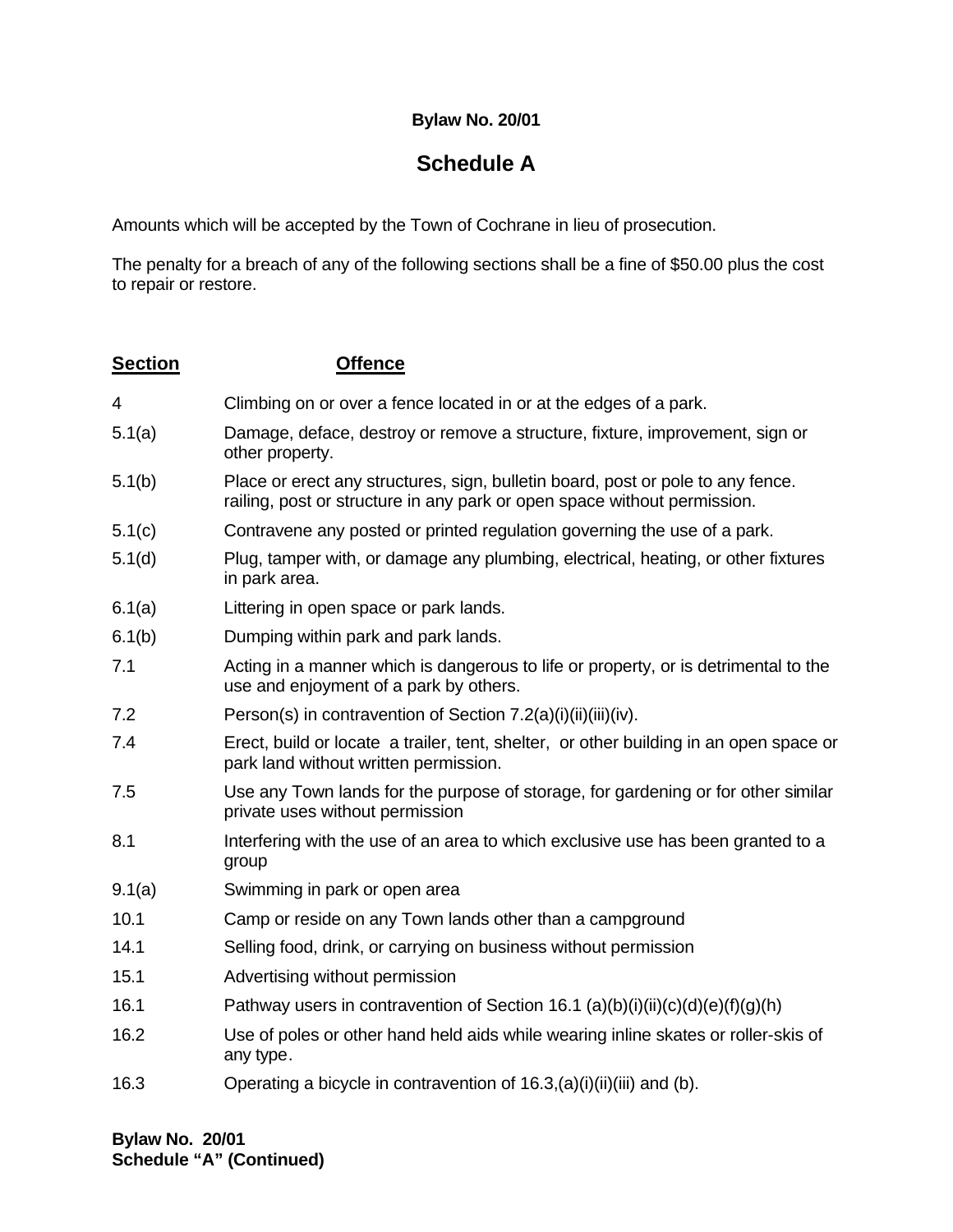**Bylaw No. 20/01 Schedule "A" (Continued)**

### **Section Offence**

- 16.4 Engaging in an unsafe activity.
- 17.1 Participating in public gatherings between 11:00 p.m. and 5:00 a.m. without permission.
- 17.3 Holding a Special Event without a permit.
- 17.5 Using amplified speakers, stages, structures, without a permit.
- 17.6 Interfere with peaceful enjoyment by others.
- 18.2 Entering a park or portion thereof when closed to the public without permission.